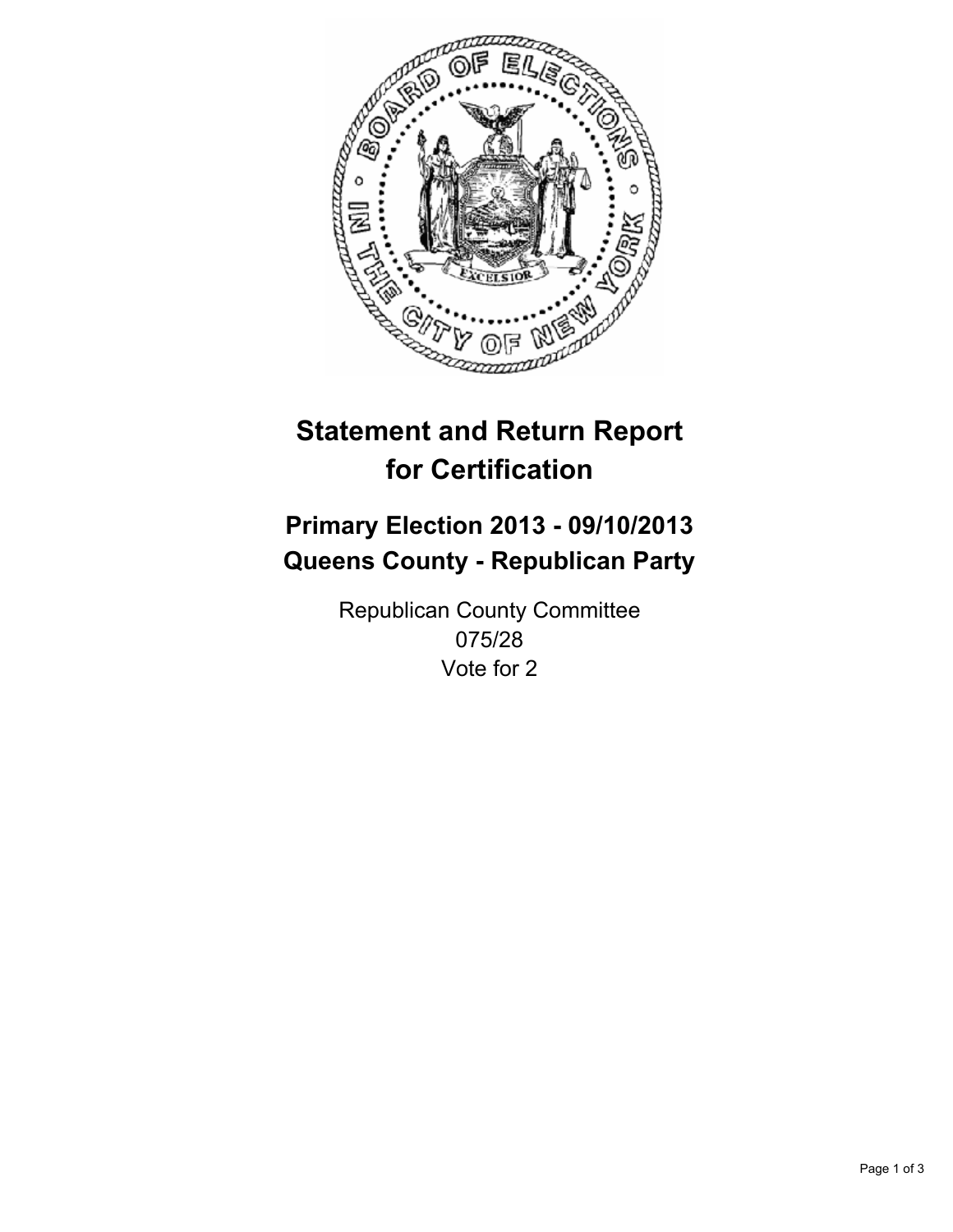

### **Assembly District 28**

| <b>EMERGENCY</b>     | 0        |
|----------------------|----------|
| ABSENTEE/MILITARY    | 4        |
| <b>FEDERAL</b>       | 0        |
| SPECIAL PRESIDENTIAL | 0        |
| <b>AFFIDAVIT</b>     | $\Omega$ |
| THOMAS CANTWELL      | 25       |
| <b>MARY CANTWELL</b> | 12       |
| ERIKA M. MICHEL      | 33       |
| MICHAEL W. MICHEL    | 22       |
| <b>Total Votes</b>   | 92       |